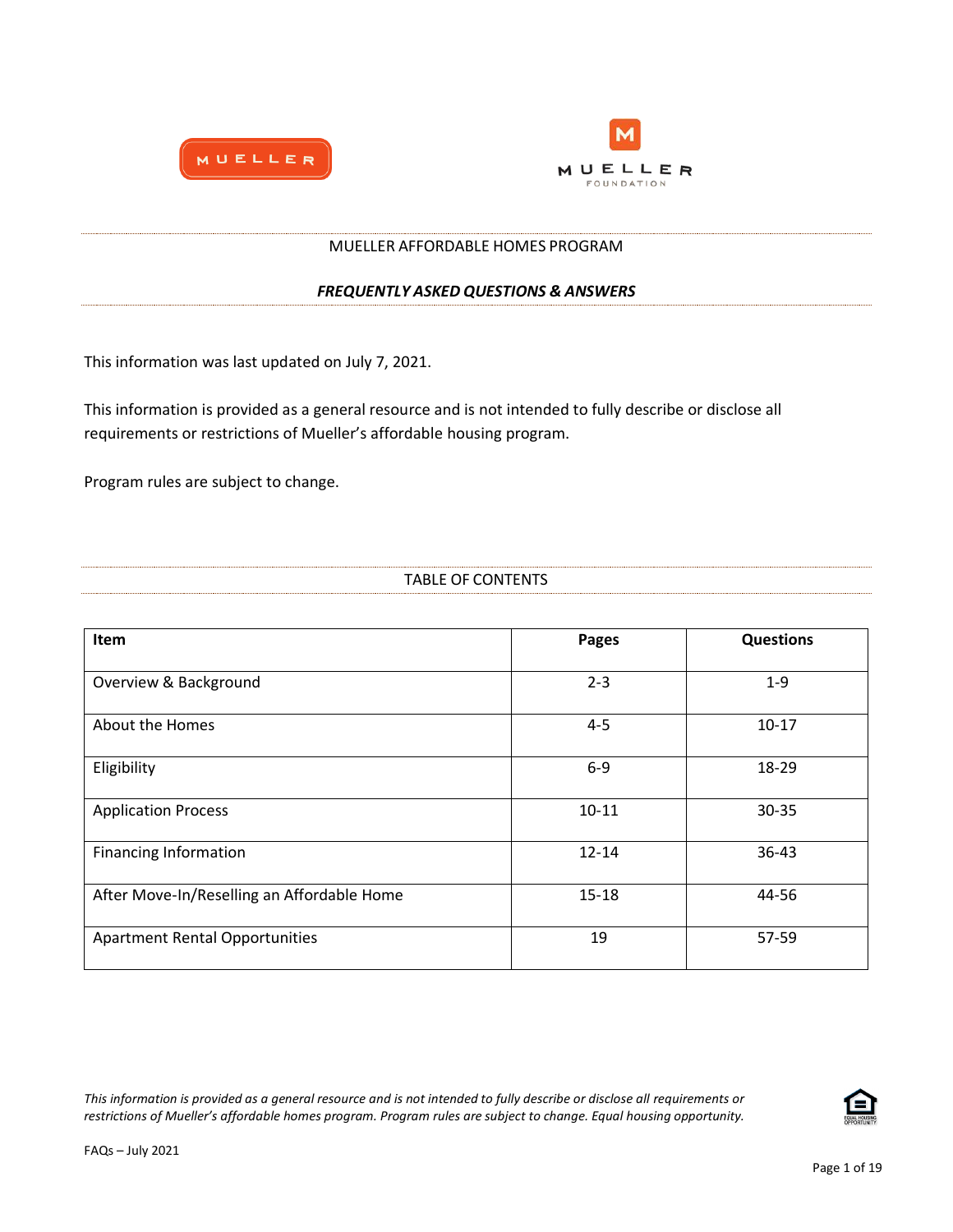### **1. Does Mueller offer affordable housing?**

Mueller's affordable housing program includes 25% of the total for-sale and for-rent residences throughout the community. Each phase of new construction of for-sale or for-rent homes may have more or less than 25% of those homes in Mueller's affordable homes program, as long as the community in whole reaches 25%.

For-sale affordable homes are interspersed within each phase. For-rent affordable housing is available in Mueller apartment communities, as well as in designated properties that are targeted to seniors and working families, which are predominately affordable. All apartment communities will have at least 10% of their apartments in Mueller's affordable homes program. Some apartment communities have 85-100% of their units as affordable.

### **2. What does "affordable" mean at Mueller?**

The word "affordable" is a subjective term, meaning it is open to interpretation. Something can be affordable to someone but not someone else. At Mueller, "affordable" means high-quality homes built in accordance to the same Mueller Design Guidelines as all of Mueller's homes, and priced for families with lower incomes than what is considered average in the Austin area (median family income, or MFI).

### **3. Do affordable homes at Mueller look like other homes?**

Yes. All housing at Mueller, in every price range, is designed in accordance with the Mueller design guidelines, which are governed by Mueller's New Construction Council. Mueller's affordable homes program includes houses, condos and apartments consistent with the Mueller master plan and design guidelines.

Generally, the builders constructing affordable housing at Mueller are also constructing other housing in the community. Mueller's for-sale affordable homes comply with the City of Austin's S.M.A.R.T. Housing™ guidelines and are required to attain a minimum three-star rating in the Austin Energy Green Building program.

# **4. Who is [Catellus](http://www.catellus.com/) and what is their role in the Mueller Affordable Homes Program?**

Catellus is Mueller's Master Developer with responsibility for the community's overall development, including the initial creation and oversight of Mueller's affordable homes program.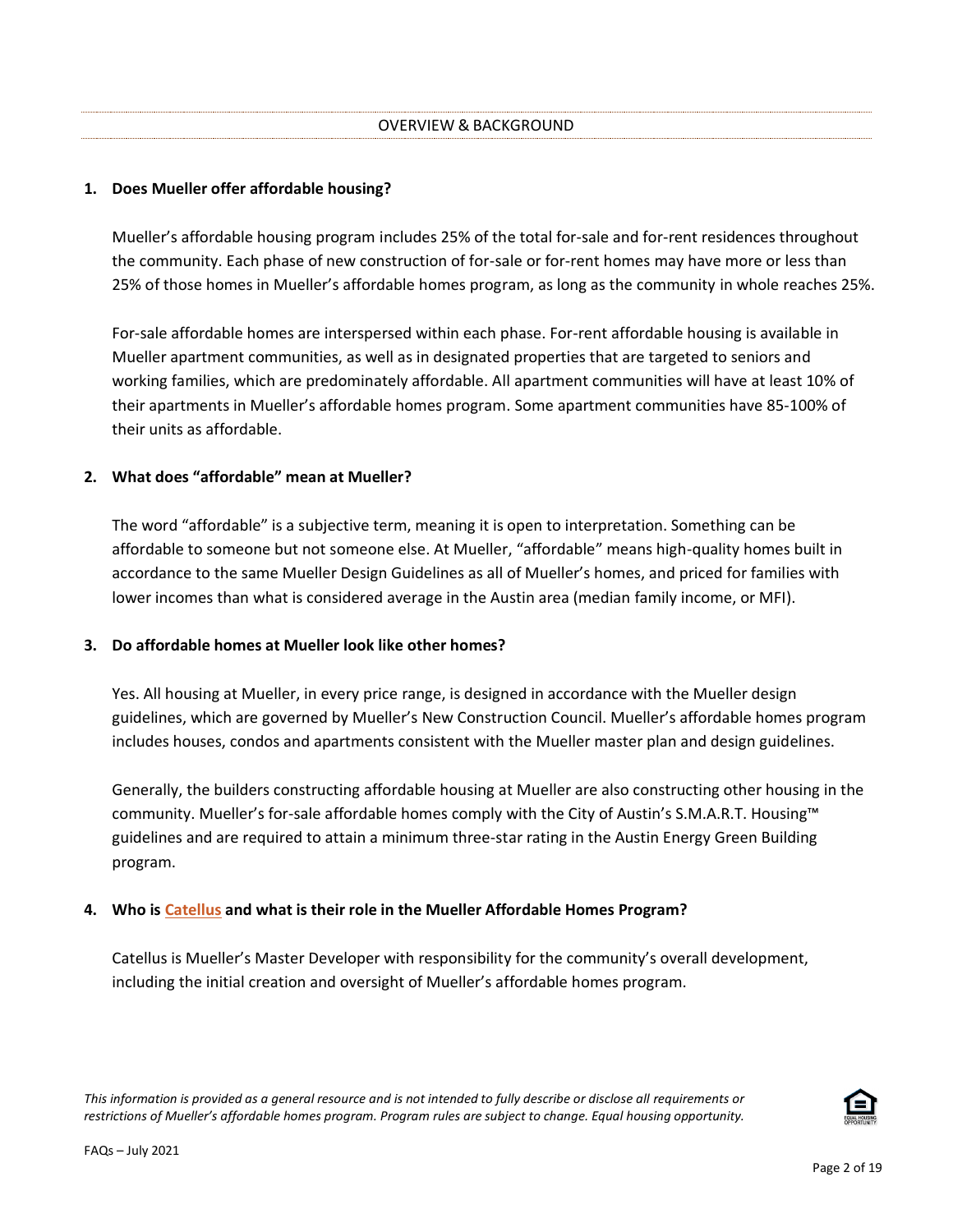## **5. Who is the [Mueller Foundation](http://muellerfoundation.org/) and what is their role in the Mueller Affordable Homes Program?**

The Mueller Foundation is a 501 (c)(3) non-profit corporation created by Catellus to support the Mueller community's vision and goals including affordable housing. A result of the collaboration by Catellus, the City of Austin and Mueller homebuilders to meet the goal for affordability, homes purchased in Mueller's affordable homes program are sold for less than a conventionally priced home. The Mueller Foundation and the homeowner enter into an affordability agreement and a purchase option so that the homes will be recognized by the tax appraisal district for lower than market rate appraisal and so that when the home owner is ready to sell, the process is easy to keep the home affordable for the next buyer through the years. See Question 40 for additional information.

# **6. Who is [Community Wheelhouse](http://www.cwhaustin.com/) and what is their role in the Mueller Affordable Homes Program?**

Community Wheelhouse is Mueller's affordable homes program administrator. Community Wheelhouse works with Catellus, the homebuilders and Mueller Foundation to administer program requirements involved in the purchase, sale and maintenance of a Mueller Affordable Home. They also support homebuyers pre- and post-closing, directing them to resources and addressing any questions they may have about the program.

## **7. Who is [HousingWorks Austin](http://www.housingworksaustin.org/) and what is their role in the Mueller Affordable Homes Program?**

HousingWorks is a local affordable housing 501 (c)(3) nonprofit organization that aims through research, education and advocacy to increase the supply of affordable housing in Austin. They serve as consultants to the Mueller Foundation for long range strategic planning on the affordable housing program.

# **8. Who is involved contractually in a new home purchase in the Mueller Affordable Homes Program?**

Homebuyers who have made the decision to buy a new home in the Mueller Affordable Homes Program, and have qualified for the program and for a primary mortgage, will sign a sales contract with the homebuilder specifying the terms and conditions of the sale. Included in the purchase process, they will commit to a mortgage contract with a primary lender as well as an affordability use agreement with the Mueller Foundation. More details about this are provided below.

### **9. What is the pricing of Mueller's affordable homes?**

Please check with each of the homebuilder for the most accurate pricing.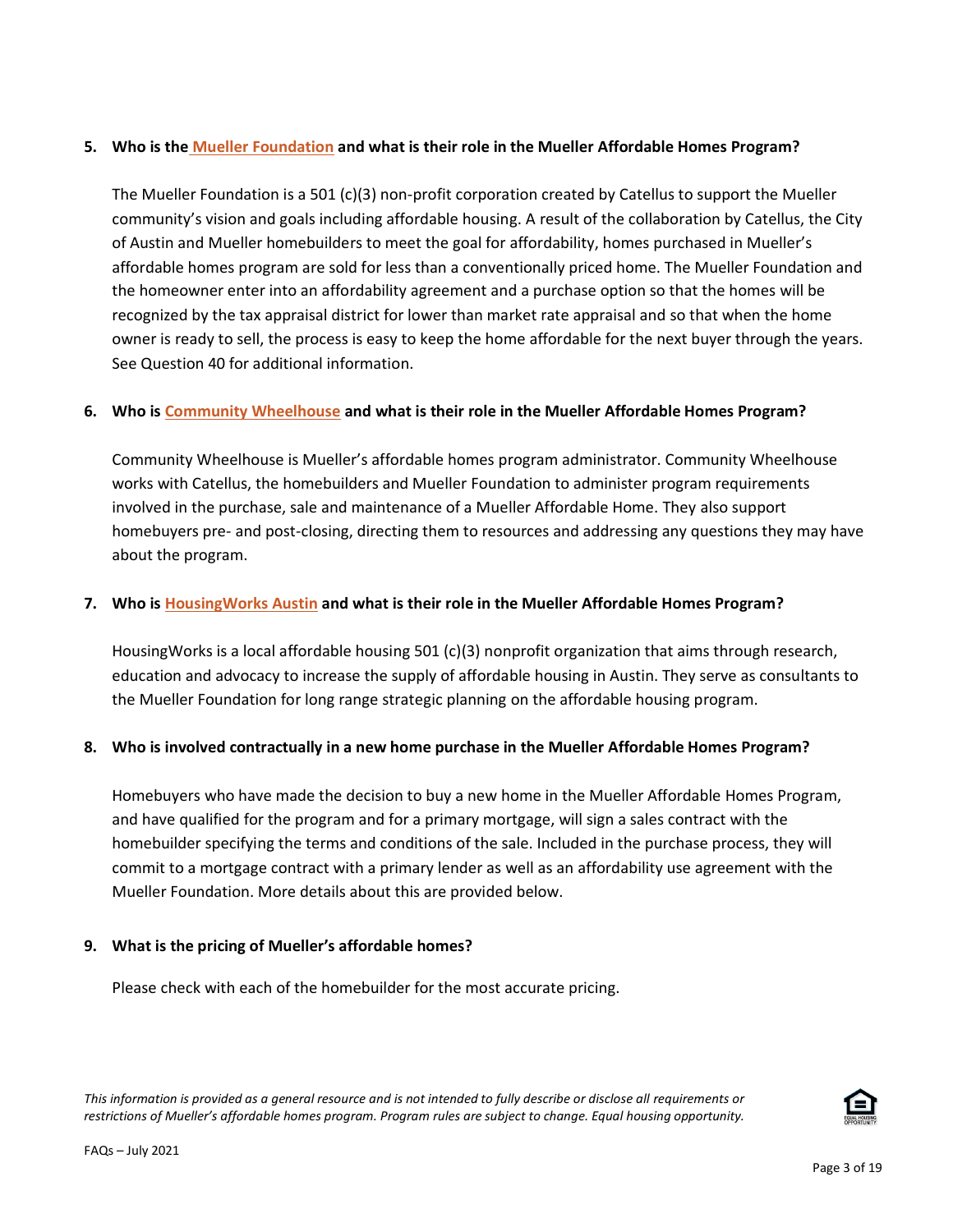#### ABOUT THE HOMES

#### **10. Who are Mueller's affordable homebuilders?**

#### ● **David Weekley Homes**

Website: [www.davidweekleyhomes.com](http://www.davidweekleyhomes.com/) Phone Number: 512-821-8884 Address: 1913 Zack Scott St., Austin, TX 78723 *(sales model; check open hours before arriving)* Senior Sales Consultant: Emma Parsons, 512-821-8884, [eparsons@dwhomes.com](mailto:eparsons@dwhomes.com)

#### ● **Lennar Homes,** also known as **CalAtlantic Homes**

Website: [www.lennar.com](http://www.lennar.com/) Phone Number: 512-489-6838 Address: 4401A Berkman Drive, Austin, TX 78723 *(sales model; check open hours before arriving)* New Home Consultant: Phillip Norris, 512-479-7300, [phillip.norris@lennar.com](mailto:phillip.norris@lennar.com)

### ● **Empire Communities**

Website: <https://www.empirecommunities.com/austin/community/mueller/> Phone number: 512-812-7342 Address: 3520 Executive Center Drive, Suite 100 Austin, Texas 78731

### ● **Wes Peoples Homes**

Website: <http://wespeopleshomes.com/mueller-community.html> Phone number: 512-994-4151 Address: 11130 Jollyville Road, Ste 302 Austin, Texas 78759

# **11. How many homes will there be in Mueller's next section? And, how many of them will be a part of the Mueller Affordable Homes Program?**

There will be approximately 370 homes in Mueller's next section of homes, of which nearly 25% of them (approximately 90 homes) will be a part of the Mueller Affordable Homes Program. Additionally, there will be some affordable condos in two projects within Mueller, one in the Aldrich Street district and one near the former control tower.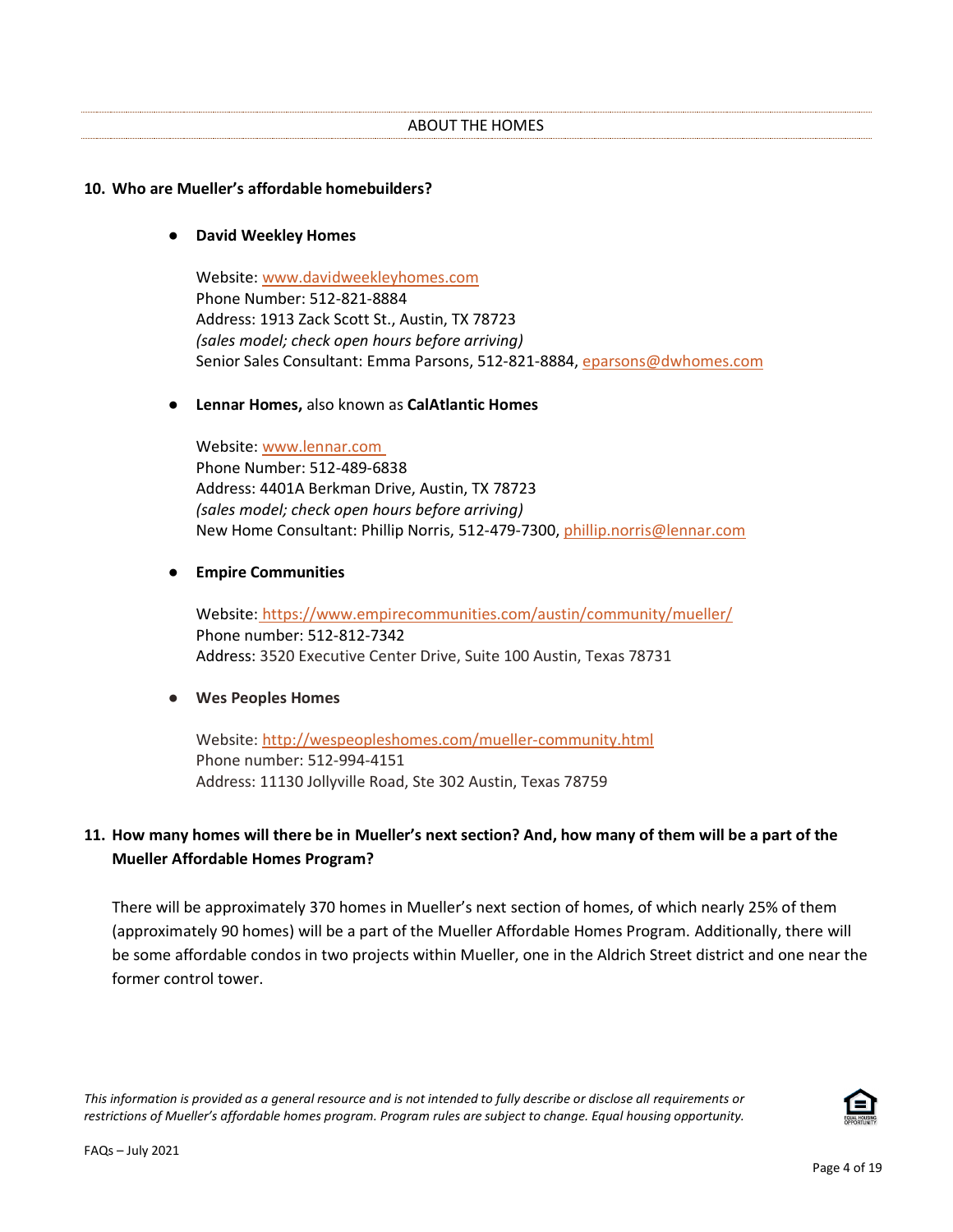### **12. Where will these affordable homes be located?**

Mueller's next section of homes will be located east of Tilley Street, south of Zach Scott Street and south and west of the continuation of Tom Miller Street. These homes will be within walking distance of the upcoming Austin ISD public middle school (tentatively scheduled to open in August 2022) and the Morris Williams Golf Course.

## **13. What types of affordable housing will there be?**

New construction homes, resale homes, and affordable rentals are all part of the Mueller Affordable Housing Program. Homebuilders will be able to share more information about the new homes, once their plans are final. Check th[e Mueller Austin website](http://www.muelleraustin.com/homes/home-types/now-selling/) for more information.

## **14. What do the affordable homes look like compared to other homes?**

From the exterior, Mueller's affordable homes are virtually indistinguishable from other homes, using similar building materials. Affordable home interior finishes include less customization options, but are highquality, durable, and meet City of Austin Green Building standards. Please check with the Mueller homebuilders for affordable home interior finish details.

## **15. When will homebuilders begin constructing and marketing the affordable homes?**

Some homebuilders have begun building and marketing homes. Home sales will likely continue for at least a year, depending on the homebuilder.

# **16. Will there be affordable homes with three or more bedrooms?**

There will be some homes with three bedrooms. Check with the builder about any homes that will have four bedrooms.

### **17. Do the affordable homes have yards?**

Mueller has been planned and implemented with density in mind, meaning homes are generally on smaller lots with less space for private back or side yards. Instead, nearly every home in Mueller is within 600 feet of a park or open space. In this next section of homes, families will have close access to all of Mueller's parks, including the established and nearby Jessie Andrews and John Gaines Parks, plus the future Southeast Greenway and a future neighborhood park that will be built as the new homes are being constructed. [Click](http://www.muelleraustin.com/thinking-green/parks/)  [here](http://www.muelleraustin.com/thinking-green/parks/) to learn more about Mueller's parks and open spaces.

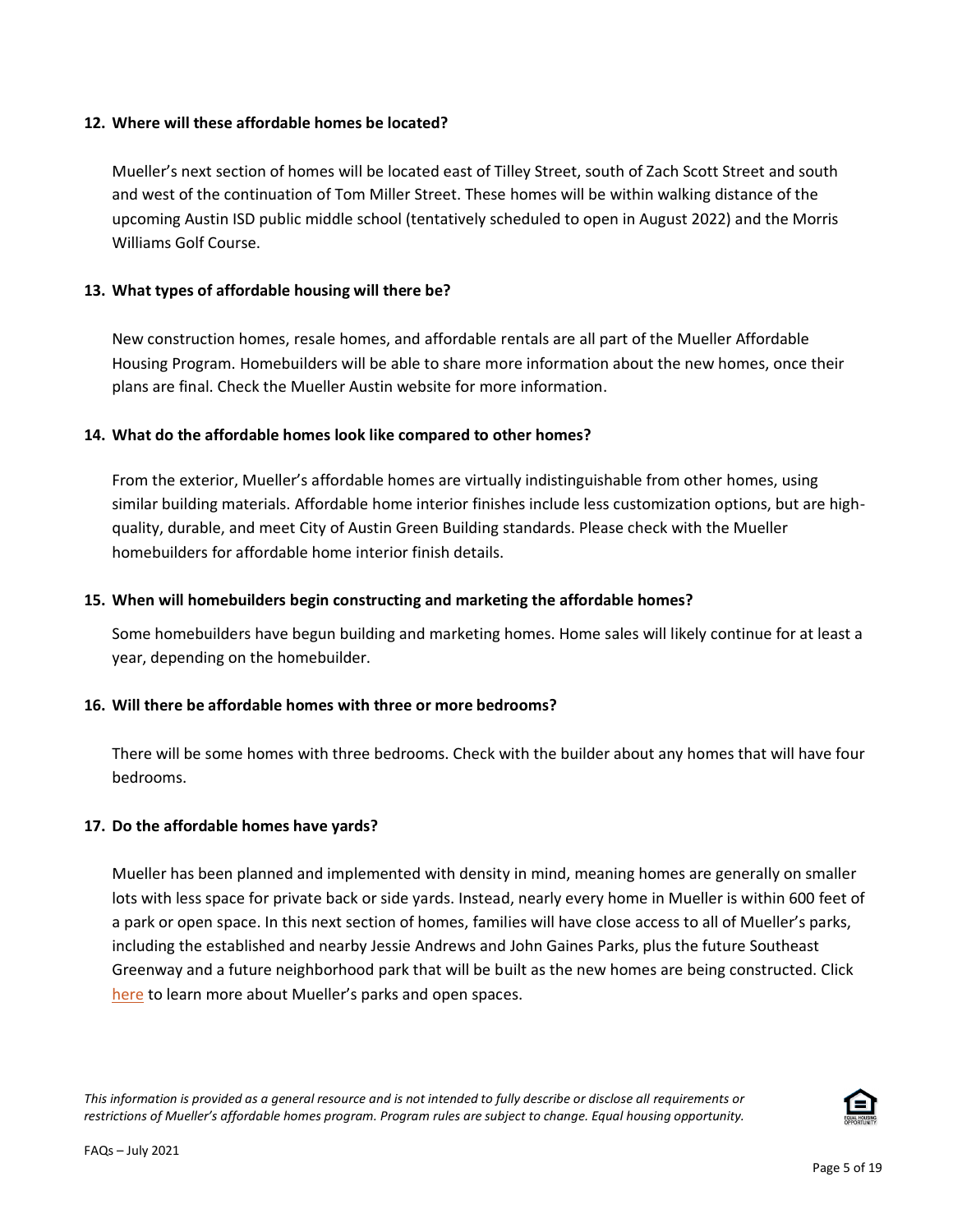#### **18. Who is eligible for an affordable home at Mueller?**

New for-sale homes in the Mueller Affordable Program will be primarily marketed to families at or below 80% of Austin median family income (MFI); however, Austin Modern Loft's condo/townhome project at Berkman/Tom Miller will have some homes available at 120% MFI (sales for this project will likely begin in early 2022). For rental apartments, the overall affordability benchmark is 60% of MFI.

In addition, there is an Affordable Homes resale program through the Mueller Foundation that makes a select number of affordable homes coming up for re-sale available to families making at or below 80% of MFI. If you are interested in these re-sales, apply to the program or email [info@muellerfoundation.org](mailto:info@muellerfoundation.org) to be added to the interest list.

#### **19. What is median family income?**

Median Family Income (MFI) is a recognized economic indicator commonly used as a benchmark in affordable homes programs. MFI is an annual gross income figure derived statistically from a geographic area or group and relates to the size of a household or family. The U.S. Department for Housing and Urban Development (HUD) and the City of Austin determines the Median Family Income for the Austin area annually.

So, what does 60% or 80% of MFI mean in dollar terms? MFI numbers change annually, but here is a snapshot of the June 1, 2021 MFI for Austin:

| <b>Household</b><br><b>Size</b> | <b>60% MFI</b> | <b>80% MFI</b> |
|---------------------------------|----------------|----------------|
| 1                               | \$41,580       | \$55,400       |
| $\mathfrak{p}$                  | \$47,520       | \$63,300       |
| 3                               | \$53,460       | \$71,200       |
| 4                               | \$59,340       | \$79,100       |
| 5                               | \$64,140       | \$85,450       |
| 6                               | \$68,880       | \$91,800       |

The current chart can be found at <http://austintexas.gov/page/income-limits>

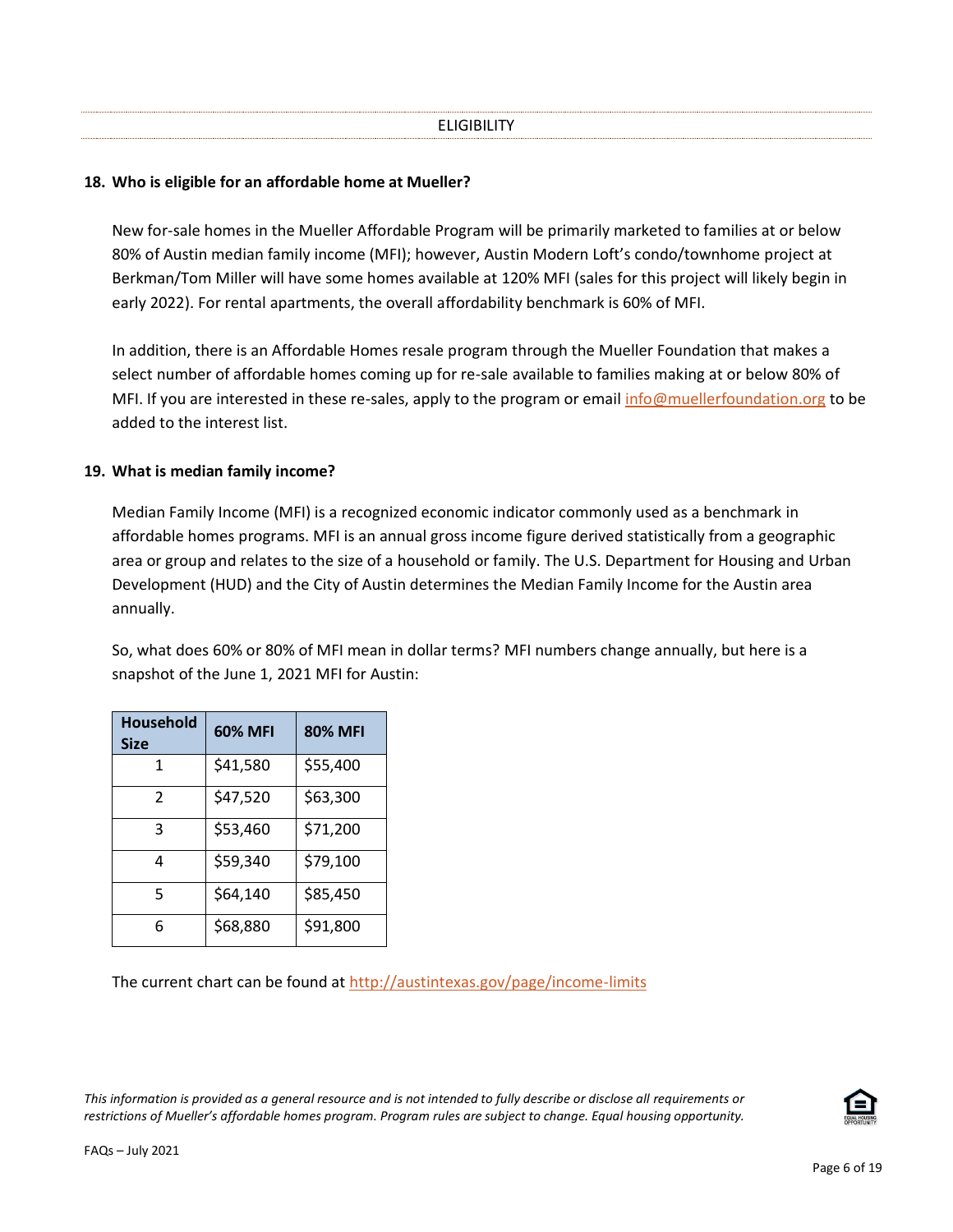# **20. What if I make more than 80% of MFI but I can't currently afford a house in Austin? Will there be anything for me at Mueller?**

There are more than 6,200 housing units currently planned for Mueller including a wide array of **product** types — yard houses, row houses, Mueller House condos and other condos, future home types and apartments, all in various sizes and locations and with varied features and amenities. Because of this great diversity, Mueller will have housing options available to households with a broad range of incomes. Check th[e Mueller Austin website](http://www.muelleraustin.com/homes/home-types/now-selling/) for more information.

Contact Mueller homebuilders for information on all the homes available in the community. Homebuilder contact information is available online at [www.muelleraustin.com/builders.](http://www.muelleraustin.com/builders)

## **21. What happens if income increases after the homeowner moves into his or her affordable home?**

This is only a factor for renters in the program, who must renew their income eligibility annually. Purchasers of affordable homes do not need to have their income recertified after they purchase the home.

## **22. What's the difference between income eligibility and mortgage eligibility?**

Income eligibility is determined by assessing an applicant's income and assets to determine if they meet the Mueller Affordable Homes Program requirements. This process is managed by Community Wheelhouse.

Mortgage eligibility is determined by assessing an applicant's income, debt, assets and credit history in order to determine if they meet the mortgage lender's requirements for a mortgage loan. This process is managed by a mortgage company's loan officer.

### **23. Whom do I talk to about what homes are available and how to apply for an affordable home?**

New construction homes for sale in the Mueller Affordable Homes Program are purchased directly from Mueller homebuilders. Prospective homebuyers should talk to Mueller homebuilders for information on the home types, floor plans and prices of homes available in the Mueller Affordable Homes Program. Homebuilders also have an application package that can be completed and submitted to determine whether a buyer qualifies for the affordable homes program and for home mortgages.

Resales are also available for purchase in the affordable homes program. Resales homes are affordable homes for sale that have been previously purchased through the program. If you are interested in purchasing a Mueller Resale Affordable Home, please contact Community Wheelhouse [\(info@cwhaustin.com](mailto:info@cwhaustin.com) and 512-900-3683) for an application and list of available properties.

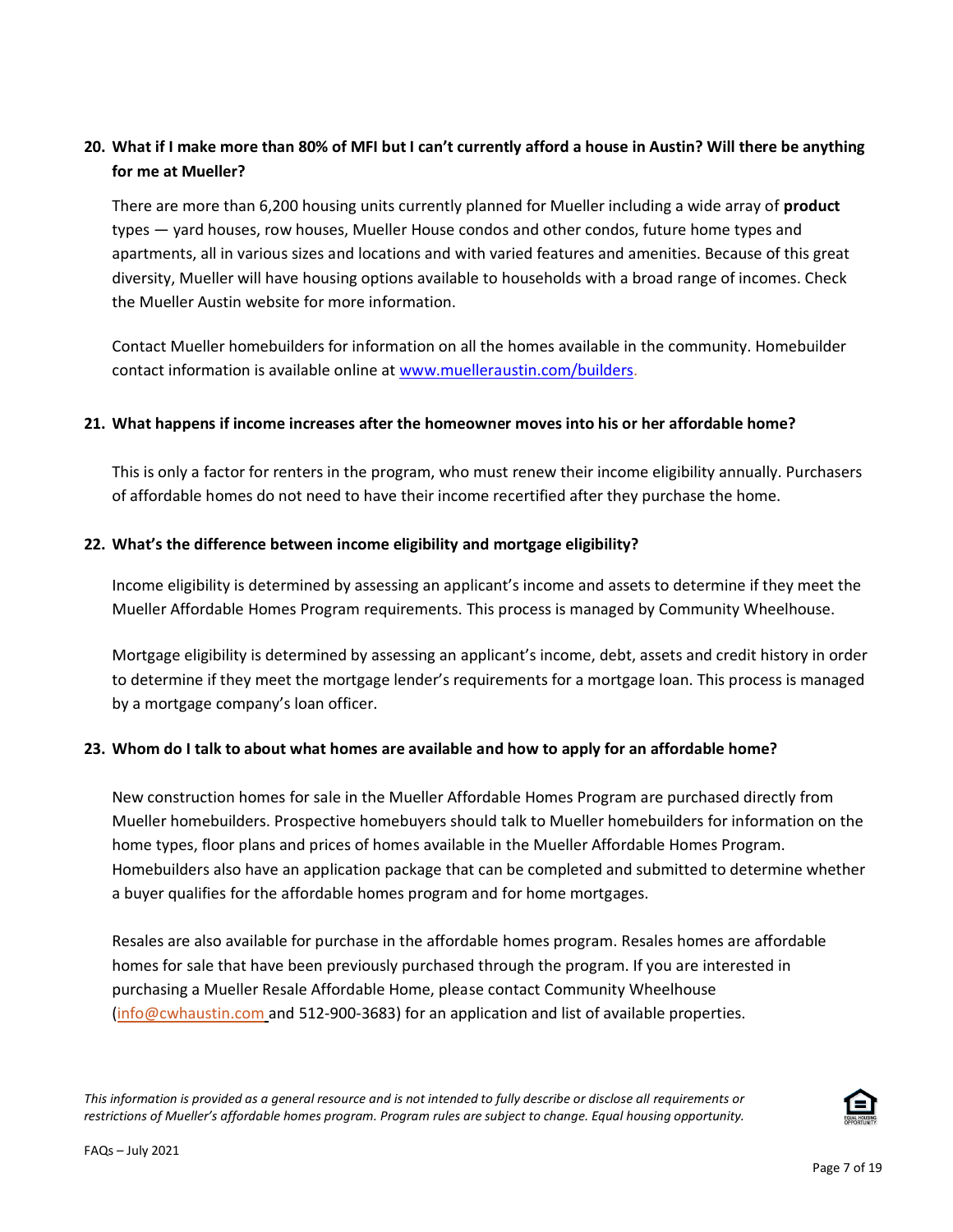### **24. What if I just want some basic information on the Mueller Affordable Homes Program?**

General program information, as well as homebuilder and apartment community contact information, are available online at www.muelleraustin.com/homes/homes/affordable-homes/ or you can contact Community Wheelhouse at [info@cwhaustin.com](mailto:info@cwhaustin.com) and 512-900-3683.

### **25. How does someone qualify for affordable housing at Mueller?**

As part of the sales process, prospective buyers in the Mueller Affordable Homes Program go through a certification process with Community Wheelhouse to verify affordable home program eligibility requirements. Prospective buyers must also qualify for a home mortgage with a lender (a separate process from the income and asset certification). A list of established lenders who are familiar with the program requirements of the Mueller Affordable Homes Program can be found on the [Mueller Austin website.](http://www.muelleraustin.com/homes/home-types/) Prospective tenants in Mueller's affordable rental apartments will also need to apply and be incomecertified by the rental leasing agent before signing their leases. The rental income re-certification occurs annually, upon lease renewal and is coordinated with the leasing agent.

## **26. How long is the income eligibility certification valid?**

For homeownership, income eligibility certification is valid for six months or until an applicant has signed a contract for a home that is being built, whichever occurs first. Applicants are required to obtain a new certification if the certification expires and no home contract has been signed.

For rental apartments, income eligibility certification is valid for 90 days or until the applicant has signed a lease, whichever occurs first. Income eligibility for rental units is renewed annually at the time of lease renewal.

### **27. Can I apply without having a job?**

Participants in the program must be able to obtain a mortgage and make monthly mortgage payments of their own behalf. Participants must also work a minimum of 25 hours per week unless retired or disabled. Please contact Community Wheelhouse if you have a question about unemployment during COVID-19 and program eligibility.

### **28. Can a home be purchased for a son or daughter who is a full-time student?**

The Mueller Affordable Homes Program requires at least one person in the household be employed a minimum of 25 hours/week. The son or daughter would have to be the primary borrower on the loan (cosigners are acceptable) and would need to take title exclusively. The Mueller Affordable Homes Program is an owner-occupancy program, meaning the owner of the home must reside in the home as their primary residence.

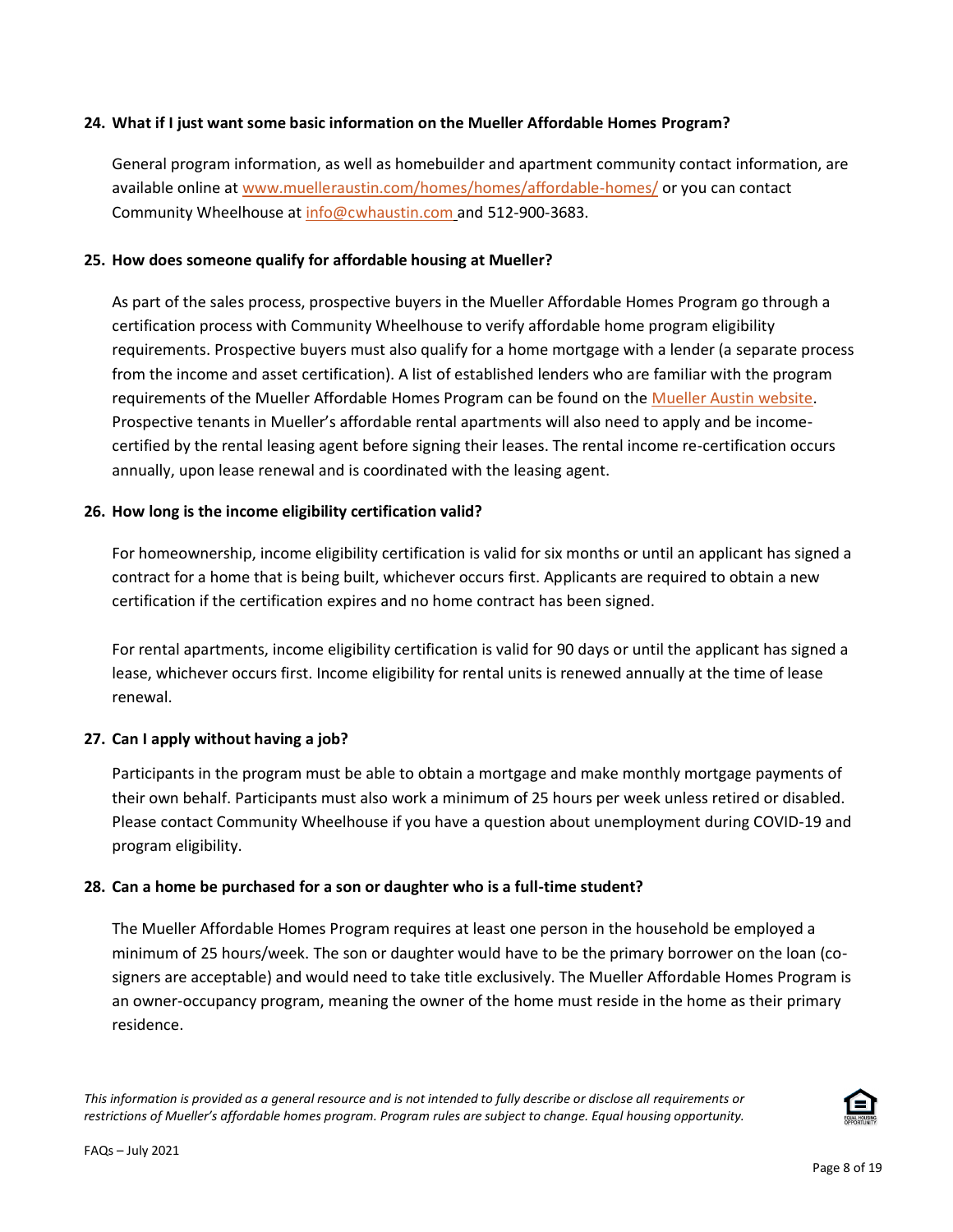### **29. How do I determine how many people are in my household?**

Household size is composed of all individuals who will be occupying the home. If two people are a "couple" regardless of marital status, then both people must be included on the application. A couple in the process of a divorce or separation must submit proof of filing in order to apply separately. Co-signers are allowed, provided they do not appear on the warranty deed. Persons not counted as family members for the purpose of determining income include:

- A child who is subject to a shared-custody agreement in which the child resides with the household for *less* than 50 percent of the time;
- Unborn children; and
- Children being pursued for legal custody or adoption who are not currently living with the household.

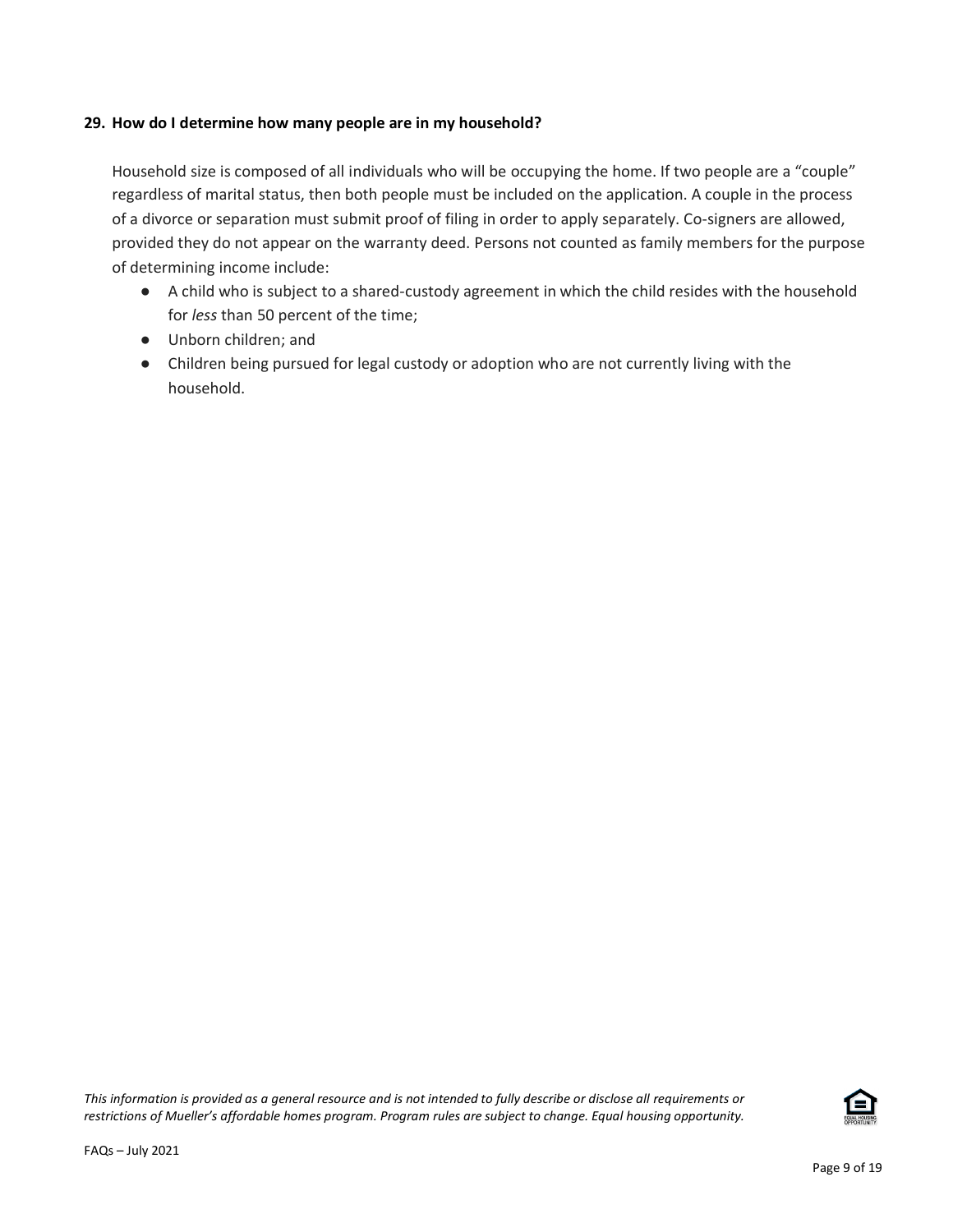## **30. How do I apply for the Mueller Affordable Homes Program?**

Complete the Mueller Affordable Homes Program Income Eligibility Instructions & Application and submit the application to Community Wheelhouse at [info@cwhaustin.com.](mailto:info@cwhaustin.com) The applicant must also submit income and asset documentation which will be used to determine eligibility. Please refer to the list of those required documents under Question #35 and also enclosed in the Mueller Affordable Homes Program Eligibility Instructions document. Please see the application process document for additional information. Only complete applications will be processed.

### **31. Is there a waiting list and, if so, how do I get on it?**

There is not a numbered first-come, first-served wait list. As the qualification process may take different lengths of time for different homebuyers, we encourage everyone to join our [Communication List](http://eepurl.com/hotlz9) for details on how to begin the application process.

## **32. Can I use a realtor when buying a new home in the Mueller Affordable Home Program?**

Homebuyers may use a realtor, real estate agent or attorney for their homebuying process. It is recommended that any real estate professional attend your first meeting with a homebuilder and that you check with your preferred homebuilder on what commission they may pay a buyer's agent.

### **33. Whom should I contact first?**

To start, join the Communications List [here](https://muellerfoundation.us7.list-manage.com/subscribe?u=f88c06c756cef7b9db02d6ce8&id=6b503adfc1) to receive periodic updates about the program. Once you are on the Communications List, you will receive the link to join a Prospective Buyer List, which you can fill out as soon as you know you would like to become a Mueller affordable homeowner. The Prospective Buyer List is the pathway for interested buyers to be sent to homebuilders when they are "ready to purchase" once they are income-certified, mortgage pre-qualified and have completed the homebuyer education process.

To gain a broad overview of the affordable homes program, you may contact Community Wheelhouse at 512-900-3683 or [info@cwhaustin.com.](mailto:info@cwhaustin.com) Interested families can also talk to the participating homebuilders' sales agents for home purchase and multifamily management for apartment rental. If families want to first learn more about the Mueller community, they can visi[t www.MuellerAustin.com](http://www.muelleraustin.com/) or come explore the community via automobile, bus, bike or walking around.

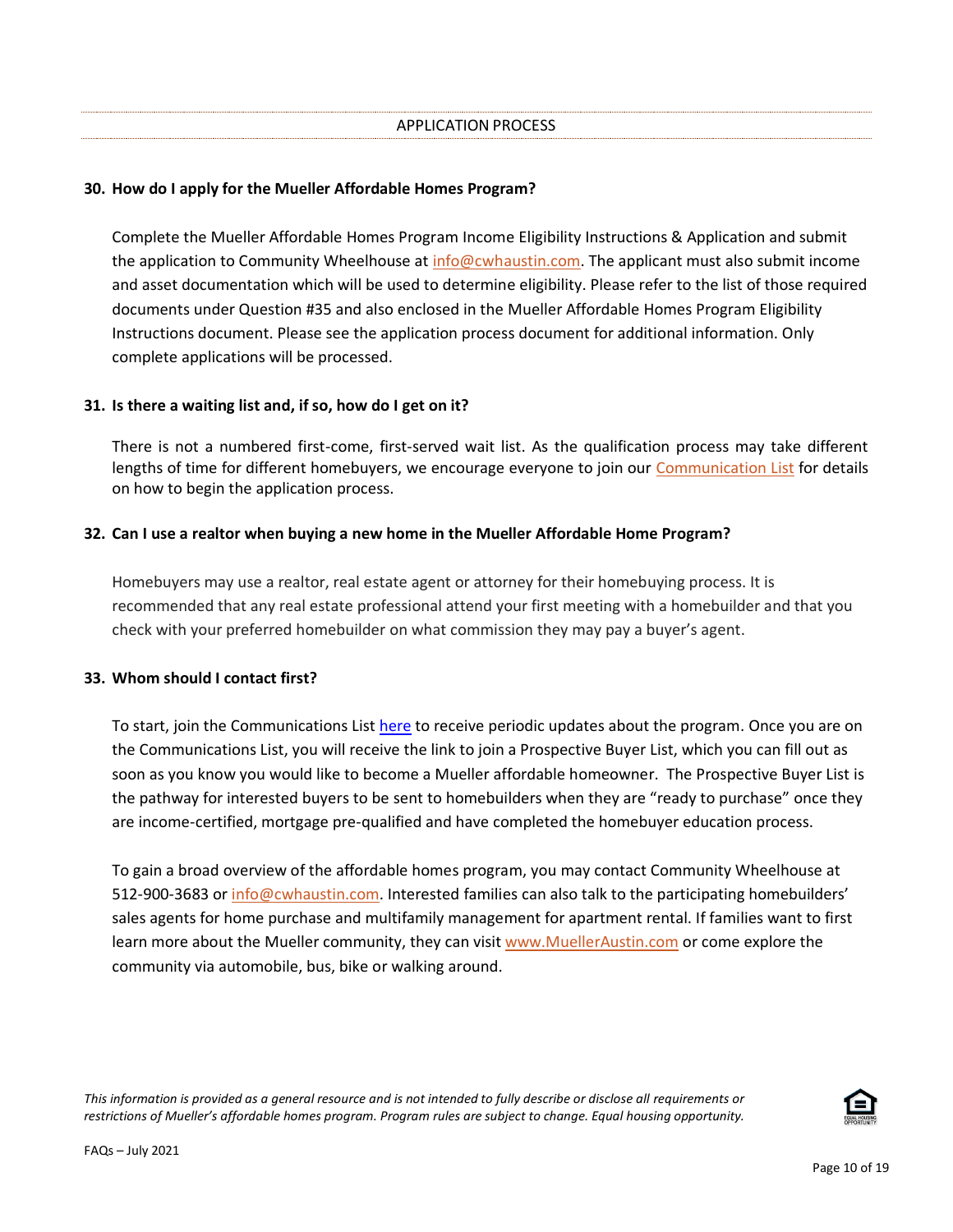### **34. What does the monthly stewardship fee support?**

The monthly stewardship fee helps cover the costs of ensuring the long-term viability of the Affordable Homes Program. This includes oversight of the use agreements, managing resales and reviewing refinancing, servicing homeowner information requests and helping people learn about the Mueller Affordable Homes Program.

## **35. What other home-related expenses should a homeowner be aware of?**

In addition to paying the monthly mortgage and loan interest, homeowners should expect to pay for the following monthly expenses. It is important to note that the price of the affordable home has been established to accommodate these fees as part of your overall housing expense:

- Property taxes and home insurance, which are usually rolled into the monthly mortgage payment as escrow
- Utilities, including electric, water, wastewater trash collection and other fees), plus natural gas, cable and/or Internet service
- Monthly assessments for the Mueller Property Owner Association
- Condo assessments for homeowners who live in a condo community
- A \$25 monthly stewardship fee to the Mueller Foundation, which helps cover the costs of ensuring the long-term viability of the Affordable Homes Program

Additionally, home-related expenses not factored into the home sales prices include:

- General maintenance and repairs to your home after traditional home-warranties expire
- Design updates, landscaping upgrades and other elective home changes

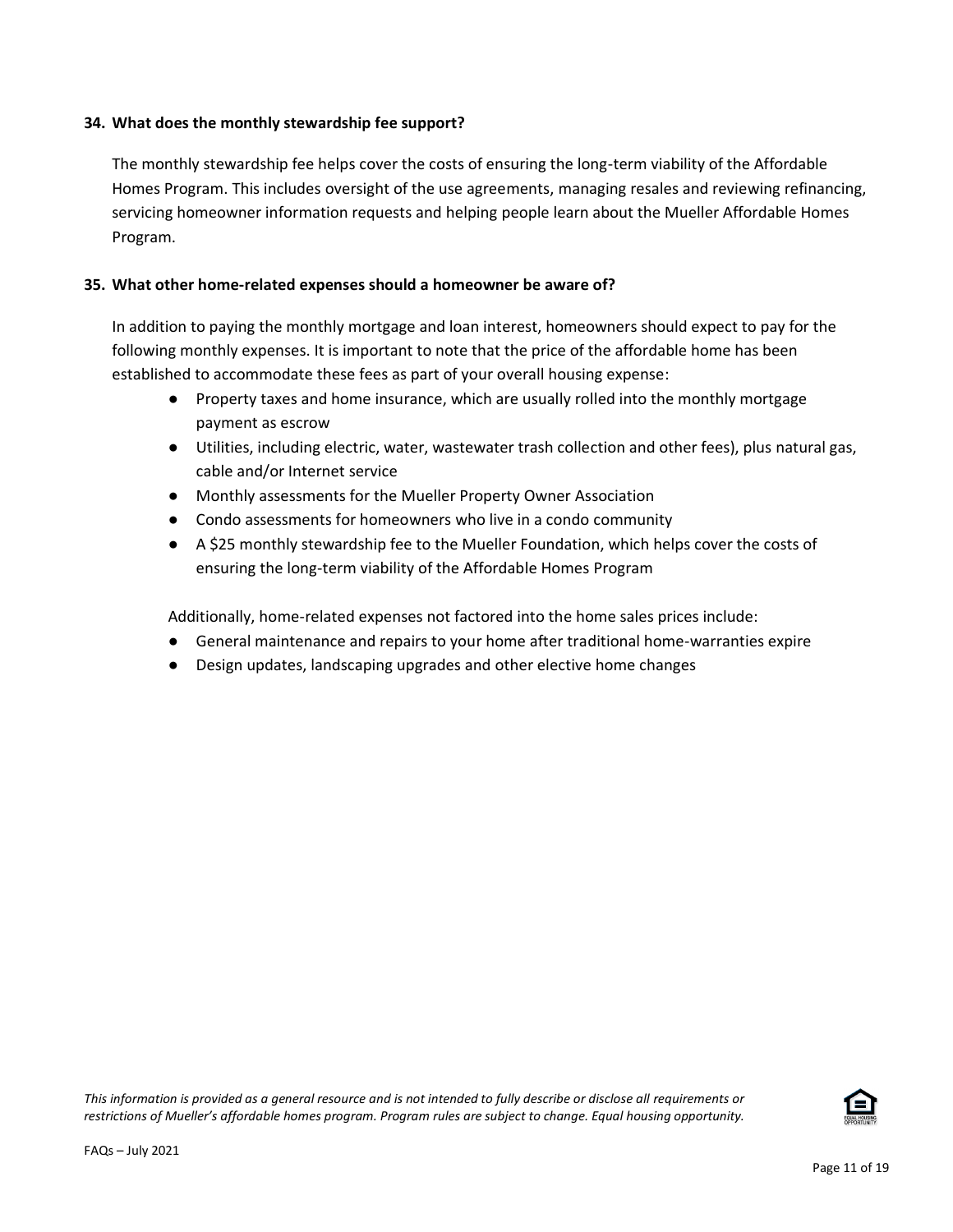### **36. How do I know which mortgage company to use?**

Each homebuilder often works with or owns a mortgage company, which may provide discounts as an incentive for using them. However, applicants may use any participating mortgage company they prefer, and should reference th[e Mueller Affordable Homes Program Resources](http://www.muelleraustin.com/uploads/homes/AH_Resources_07-01-21.pdf) document to see the established lenders that have the most experience with the Mueller Affordable Homes Program. Applicants may want to consider working with a real estate broker of their choice to help them through the process.

## **37. What documentation is required to become income-certified?**

An applicant should be prepared to provide the following information along with their completed application to Community Wheelhouse for income certification. Please note, a mortgage company will ask for similar but perhaps additional information for mortgage pre-qualification. Additional information may be required to determine income certification.

- A minimum of two (2) full months most immediate past paycheck stubs for which the pay dates occurred within the last ninety (90) days.
- IF SELF EMPLOYED: In addition to the two complete years of federal returns required below, please include a current profit & loss estimate projecting income and expenses for 12 months.
- Last six (6) months of all checking & savings account statements; each bank statement must include the name of the applicant, name of the banking establishment and the reporting period on all pages. Applications much also provide a brief explanation of all non-payroll-related deposits over \$10 and indicate whether each deposit is one-time-only or recurring.
- Most current statements for CDs, brokerage accounts, stock investments, mutual funds, retirement/pension accounts, etc., and proof of value of any other asset held by any member of the household.
- Two years of signed *federal* income tax returns and corresponding W2's (If you don't have copies please request a transcript from the IRS by calling 800-829-1040). Please include both your tax return and W2 forms.
- Proof of value, as evidenced by a taxing authority or a certified real estate appraiser, and proof of current balance of any debt for any real estate owned.
- Award letter(s) if receiving social security, pension, survivor or disability payments.
- If you have been divorced since your last federal tax return was filed, a copy of your executed divorce decree OR, if you are in the process of a divorce, a copy of the petition for divorce.
- If you are divorced or legally separated, a copy of your court ordered custody arrangements, order for child support and/or alimony.
- If receiving a financial gift from another person, the person will need to provide a letter that includes the amount of the gift and when the gift will be given.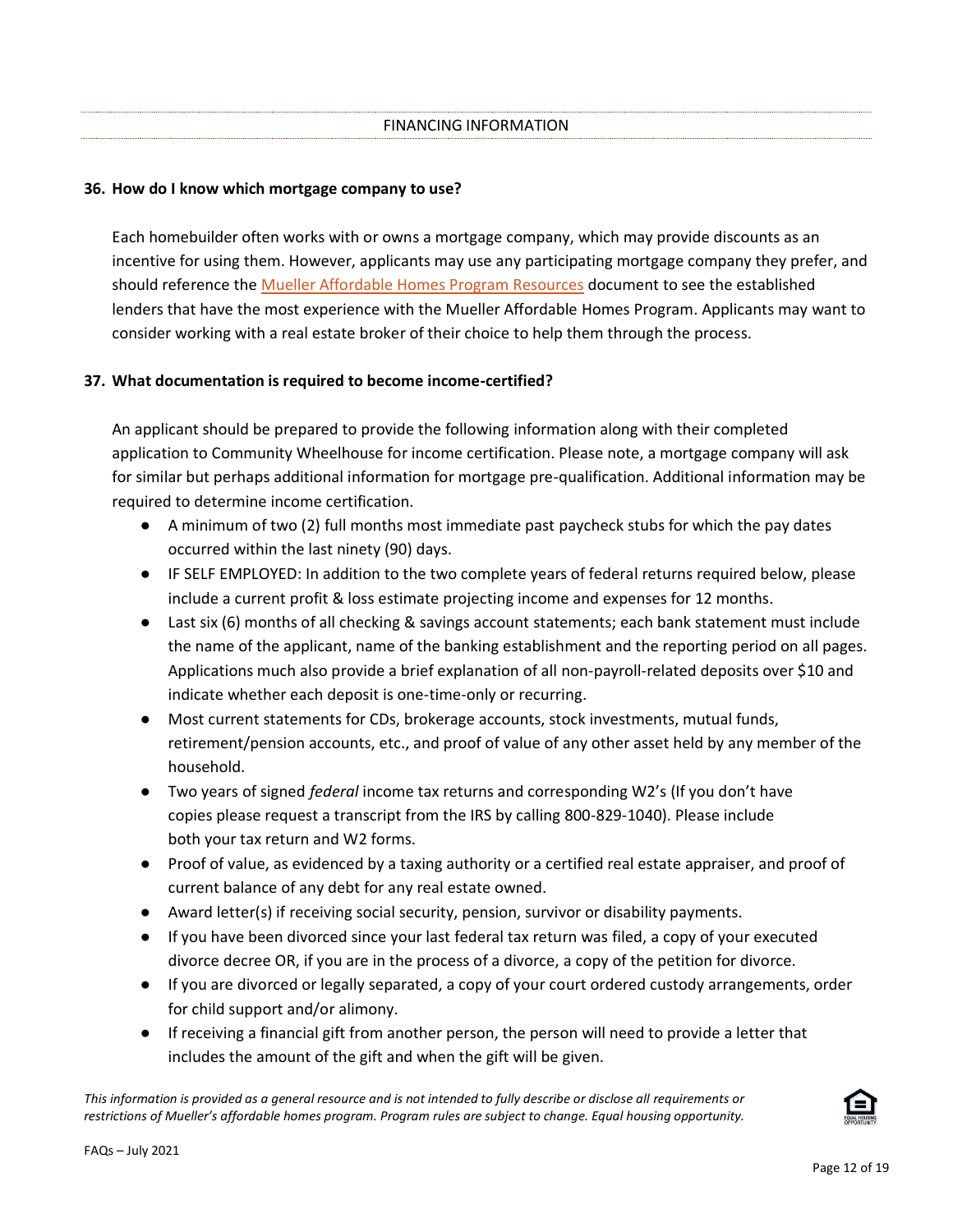## **38. How does the Affordability Use Agreement with the Mueller Foundation work?**

The Foundation's agreement with the home buyer is designed to ensure that the homes are available for future generations of buyers as well. Therefore, the appreciation on the home is "shared" between the homeowner and the Mueller Foundation, as the steward for future affordability.

The homeowner's appreciation is two percent (2%) of the affordable sales price per year. As a result, this agreement is \*currently\* recognized by the tax appraisal district, so the assessed value of the home will be limited to an increase of 2% per year of the affordable sales price, compared to the 10% allowed by law on market rate homes). Most importantly, the agreement allows future home buyers an opportunity to purchase a home in a neighborhood where they could not otherwise afford to live, while potentially earning a fair return on their homeownership investment.

## **39. I heard Mueller's Affordable Homes Program uses a fixed-rate appreciation model, what does that mean?**

Included in the agreement with the Mueller Foundation is a designated appreciation percentage. If market conditions allow and in addition to the equity invested in the home through down payment and mortgage principal payments, the homeowner will receive two percent (2%) simple fixed appreciation per year of the affordable purchase price upon their sale of the home, less seller closing costs. The dollar amount of that appreciation depends on the original affordable sales price of the home and the length of ownership. When an affordable home is sold, payments are made in the following order:

- 1. The remaining primary mortgage is paid.
- 2. The owner is repaid the initial down payment and equity invested in paying down the primary mortgage.
- 3. **\***The homeowner will receive 2% of the initial affordable sales price for each year they owned and occupied the property, less seller closing costs.
- 4. **\***The Mueller Foundation is paid remaining proceeds, if any, to re-invest in sustaining affordable homes.

# *\*These additional payments are made only if the home does not depreciate below the original sales price.*

This fixed-rate appreciation model allows affordable buyers to build equity and realize value on their investment in real estate, while also allowing the Mueller Foundation to reinvest funds in Mueller's affordable homes program for future use in serving more families.

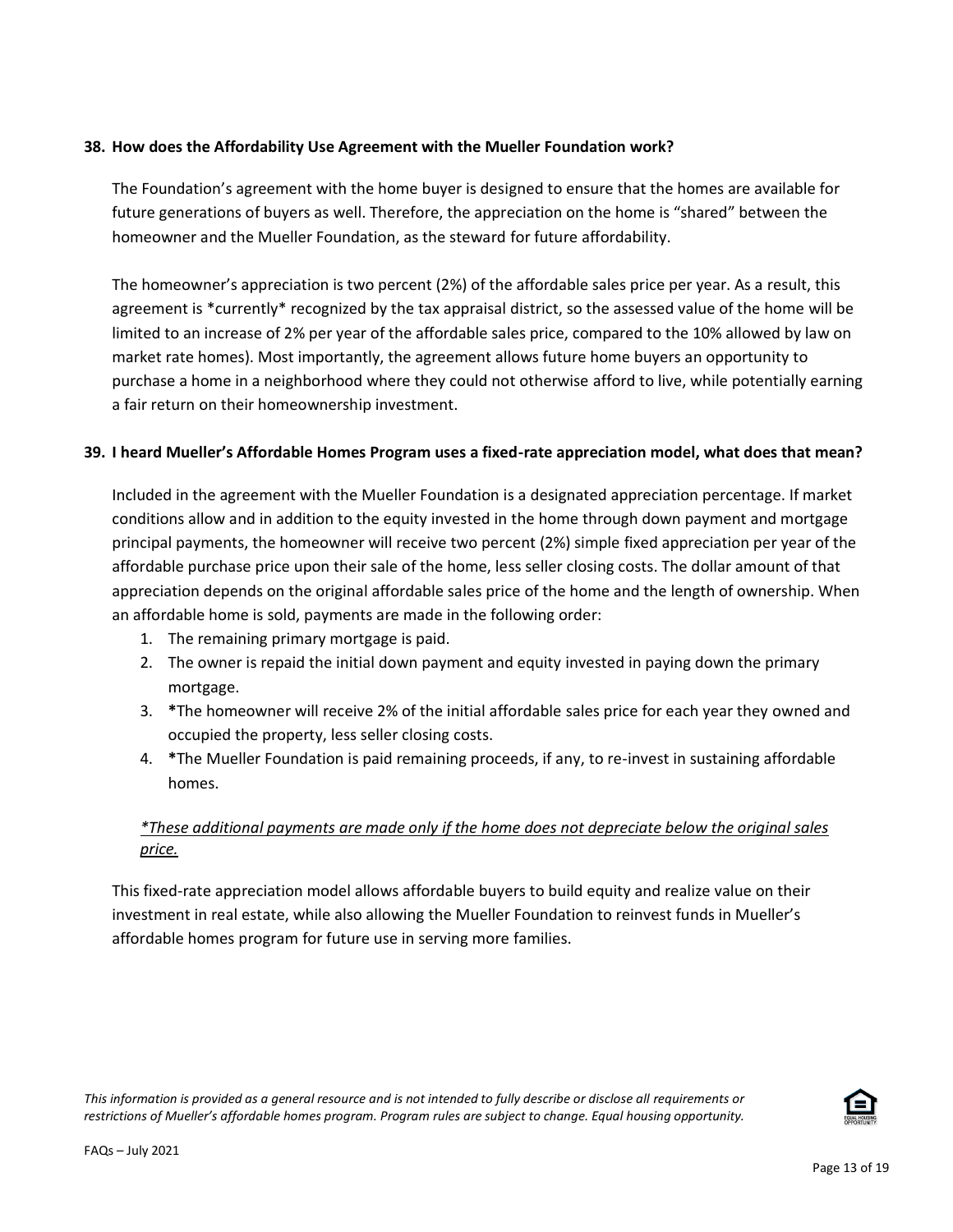### **40. What is PMI and will I need it for my home loan?**

Private mortgage insurance, also called PMI, is a type of mortgage insurance you might be required to pay for if you have a conventional loan and make a down payment of less than 20 percent of the home's value. Mueller affordable homes generally do not need PMI since the buyer's loan is for the affordable sales price and not the higher market value (also known as loan-to-value ratio).

## **40. Is there counseling available for homebuyers?**

Homebuyer education and credit counseling is available for buyers who are purchasing an affordable home. Visit the [Mueller Austin website](http://www.muelleraustin.com/homes/homes/affordable-homes/) for a list of available resources. Additionally, the Mueller Affordable Homes Program administrator, Community Wheelhouse, can advise buyers on counseling resources when needed.

# **41. Why are credit scores and debt-to-income ratios used in determined mortgage eligibility?**

A credit score is a key factor in determining whether someone qualifies for a mortgage and plays a role in determining the interest rate and payment terms on a mortgage loan. This is because lenders use what is called a "risk-based pricing model" to determine loan terms. The more likely an applicant is to pay his/her/their bills on time, based on their credit history, the lower the interest rate may be. But credit score is not the only factor that lenders consider; lenders will also look at an applicant's income and debt to ensure the applicant earns enough money each month to afford the monthly mortgage payments.

### **42. I filed a joint tax return with my spouse, but have since separated. Will this affect my application?**

Yes. Verification of your separation in the form of a separation agreement will be needed for the income verification purpose. A final divorce decree will be required to close.

# **43. Do mortgage co-signers have to be income-verified as well?**

No. If a relative or friend is co-signing a mortgage loan and they will not live in the home, then they do not need to be income-certified.

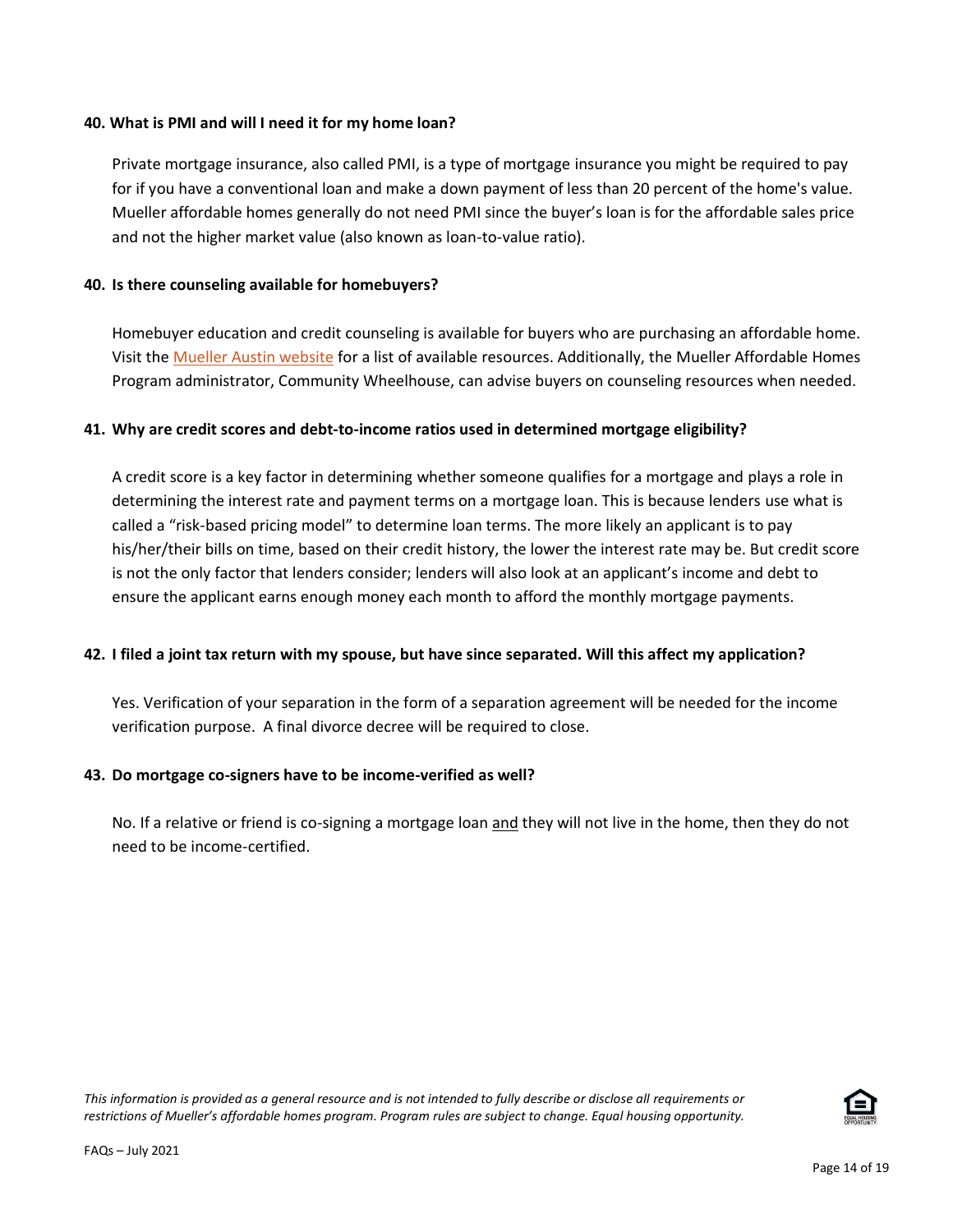### **44. How do I stay informed about the program over time?**

The Mueller Foundation provides a quarterly newsletter, which provides helpful information about homeowner responsibilities and keeps you informed about any program changes that occur over time. The Foundation surveys all homeowners once a year and updates the homeowners on any program changes.

## **45. Can the homeowner refinance the primary mortgage?**

Yes, if the Mueller Foundation has received proper notice and approves the refinancing. Since refinancing changes the owner's equity in the property, and since the Mueller Foundation is sharing in that equity, refinancing has to be done under terms that are agreeable to both the owner and the Foundation.

## **46. Could the homeowner take on a roommate or boarder that is not on the deed?**

Yes, as long as the homeowner continues to occupy the home as their primary residence and is not absent for more than 30 days. The rules for roommates and boarders are governed by the Mueller Community Association (the property owners' association or POA). Please consult the Mueller Community Association for complete guidelines.

# **47. Can an affordable homeowner modify his or her home? Does the homeowner need the Property Owners Association or Mueller Foundation approval?**

All exterior changes, for all homeowners in Mueller, must be submitted for approval by the Mueller Community Association (the property owners' association or POA) Modification Committee for both affordable and conventionally priced homes. The affordable homeowner is also required to obtain Mueller Foundation approval if the modifications will require a building permit. The affordable homeowner must provide a copy of any plans for any proposed improvements, an estimated budget of the projected costs and evidence that all necessary building permits for construction have been secured prior to commencing construction, in order for the Mueller Foundation to approve the improvements.

This is necessary to ensure that any structural, mechanical, electrical and code compliances issues are addressed, in order to maintain safe, affordable housing stock in Mueller. Interior improvements not requiring a building permit do not need POA or Mueller Foundation approval.

For any questions related to home improvement, contact the Mueller Foundation at [info@muellerfoundation.org.](mailto:info@muellerfoundation.org)

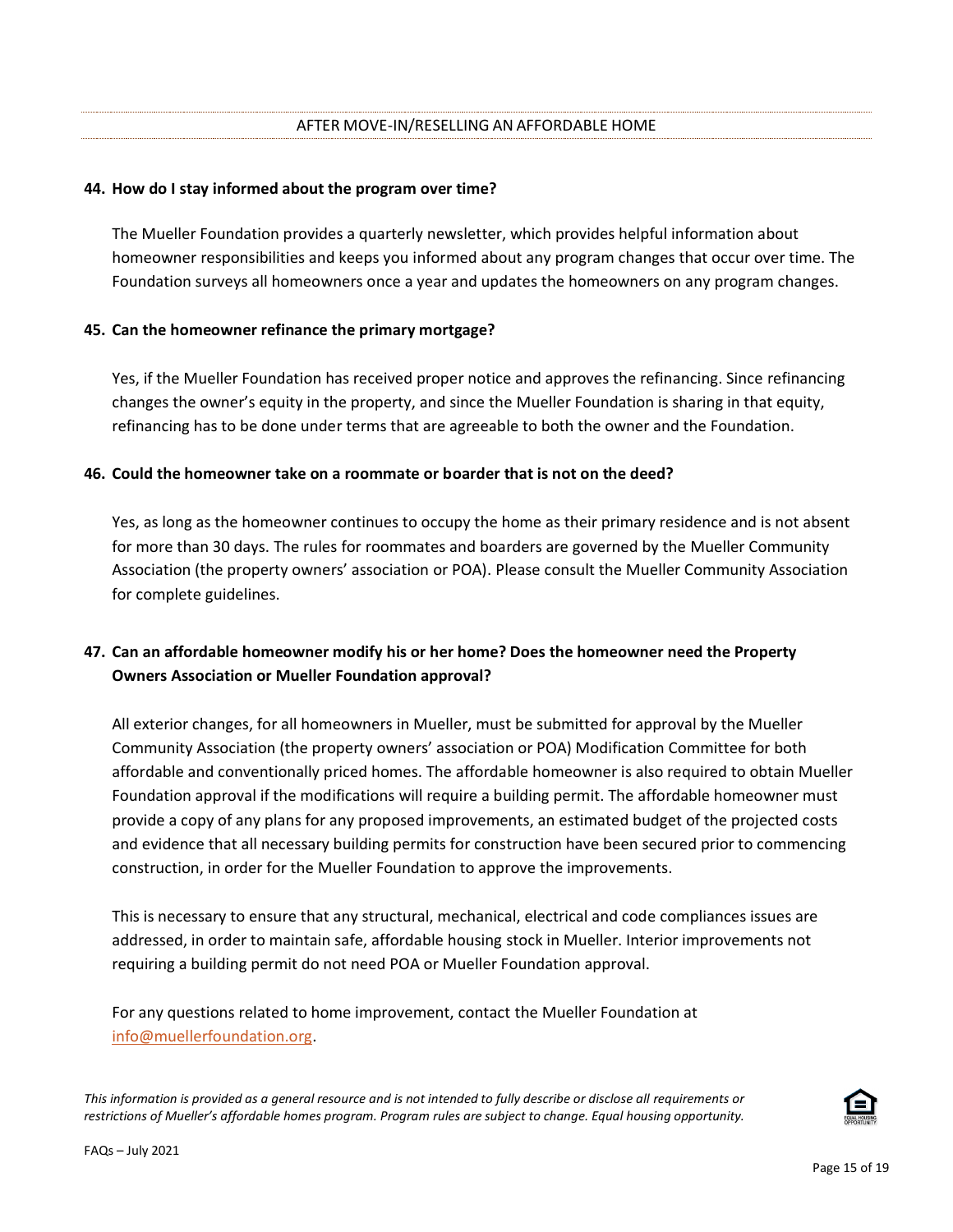#### **48. Can a homeowner pass on their home through inheritance?**

In the event of the original homeowner's death, the home's title would pass to the homeowner's designated recipients in accordance with any legal will and/or Texas law. There would be no need for heirs to "repurchase" or income qualify for the home; however, any liens for the first and second mortgages would still exist along with the purchase option and appreciation due per the model at the time of the home's sale. The heir must occupy the home as their primary residence, and all other provisions of the affordable homes program requirements apply. The home may not be used as a rental, except as discussed in question #56 the home must be the primary residence of the owner with a valid homestead property tax exemption filed on the home.

#### **49. What value will property taxes be based on?**

Real estate taxes are paid by all homeowners – and in Texas they are a major portion of the expense of homeownership. Increases in home values drive increases in real estate taxes, which can make it hard for a homeowner to continue to afford their home. However, the Mueller Affordable Homes Program protects the homeowner from large increases in value and taxes. TCAD, th[e Travis Central Appraisal](http://www.traviscad.org/)  [District](http://www.traviscad.org/), is currently assessing homes in Mueller's affordable homes program at the original affordable sales price for the first full year of ownership. In a home sales market where values are rising, after the first year TCAD will appraise the affordable homes using an "adjusted value" calculation that is based on the original sales price of the home plus 2% of the original sales price for each year a homeowner has owned the home. This matches the fixed-rate appreciation agreement on the home. In a market where property values are declining, tax values should be based on what the property can sell for, if less than the fixed 2% appreciation formula.

Keep in mind: Homeowners should protect all their rights under the current TCAD rules, including claiming a homestead or other exemption. Homeowners must be certain to review their Notice of Appraised Value each year for accuracy of information or work with a licensed property tax consultant to make sure the appraised home value and corresponding property taxes are correct.

Knowing your rights and responsibilities is key to home ownership. Please visit [www.traviscad.org/FAQ.pdf](http://www.traviscad.org/FAQ.pdf) for more information about Travis County's tax appraisal process and how you can address your home's tax assessment. For questions on the adjusted value calculation for Mueller Affordable Homes please contact Community Wheelhouse. So long as the tax laws and affordable homes program do not change over time, TCAD should continue to appraise the affordable homes in this manner.

The Mueller Foundation cannot guarantee the value or rate of your property taxes.

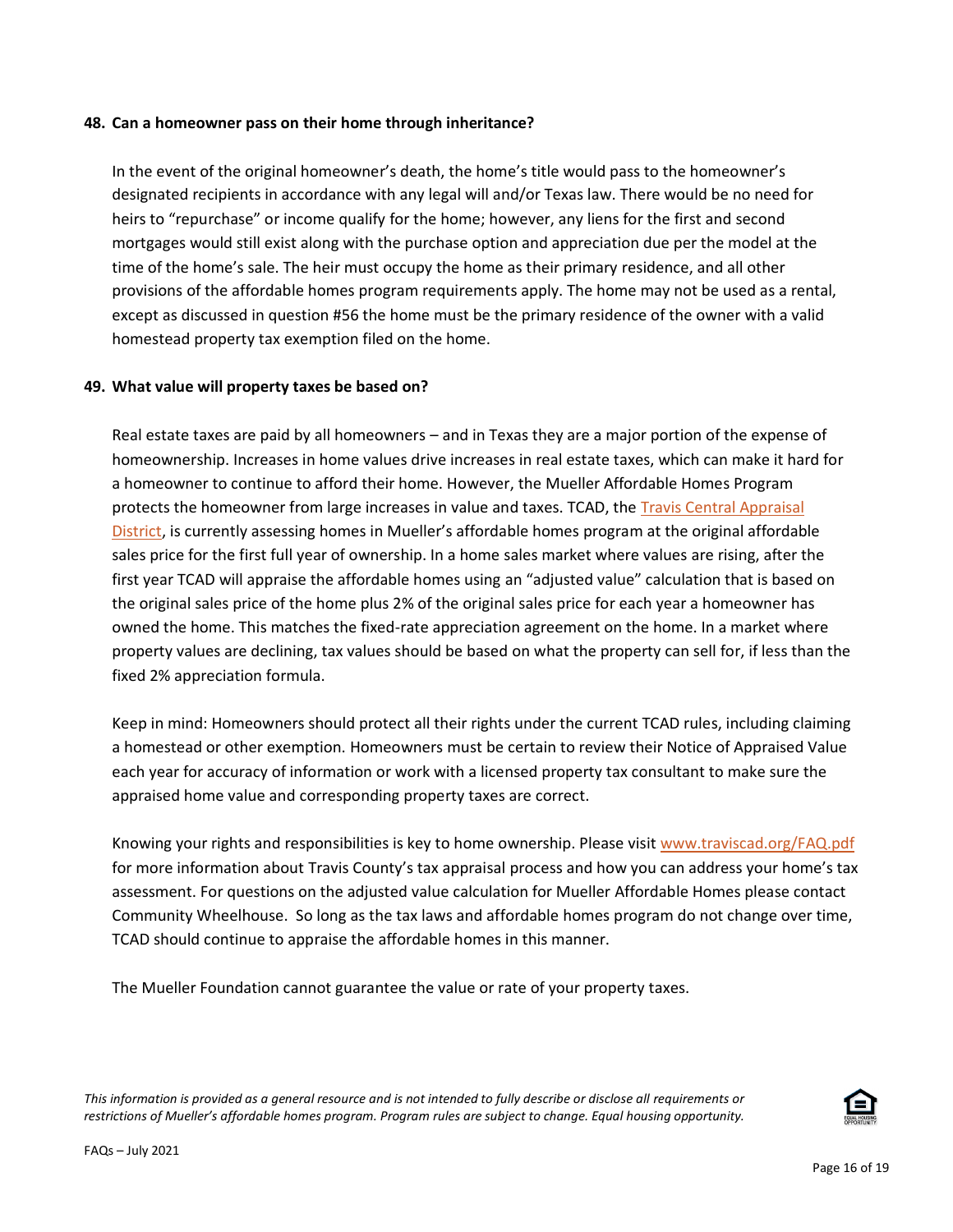#### **50. If a homebuyer buys an affordable home at Mueller, can they sell it later?**

In the first year of owning an affordable home at Mueller, the owner may sell back the home at the initial affordable purchase price to the Mueller Foundation. After one year, home owners can sell their homes in accordance with program guidelines to ensure it remains affordable to the next buyer.

#### **51. What happens when the home is ready to be re-sold?**

When the homeowner decides to sell the home, they must give the Program Administrator for the Mueller Foundation notice of intent to sell in writing by certified mail to: *Community Wheelhouse 3355 Bee Cave Rd., Ste. 301A Austin, TX 78746* 

The Mueller Foundation then has up to 60 days to inform the homeowner of its intent to buy the home during the Affordability Period. For more information regarding the resale process contact [info@cwhaustin.com](mailto:info@cwhaustin.com) or call 512-900-3683.

# **52. Do affordable homebuyers own their home or does the Mueller Foundation own a percentage of the home?**

When a homebuyer signs the final paperwork and closes on his or her home, the homebuyer owns the home. Lienholders (e.g. your mortgage provider) do not have ownership interest in a home, only security against it to protect their loans. The primary difference is that under Mueller's Affordable Homes Program, the affordable home will have a covenant filed that permanently documents the agreements on the use of the home, such as the 2% appreciation, requirement of use as primary residence and resale process.

The Foundation does, as a covenant holder, retain certain rights, including the right to purchase at resale and the right to have its contribution repaid in the event that a buyer vacates or rents out the property, defaults on the primary mortgage, refinances the home without the Foundation's prior approval or other event of default under the Affordability Agreement.

### **53. Is this the same as a community land trust?**

No, this is not a community land trust. In a land trust, the purchaser owns the home but not the land on which it sits. The homeowner has a ground lease with a non-profit organization, and the homeowner leases the land by paying a nominal lease payment to the non-profit organization. In the Mueller Affordable Homes Program, both the home and the land are owned by the homebuyer.

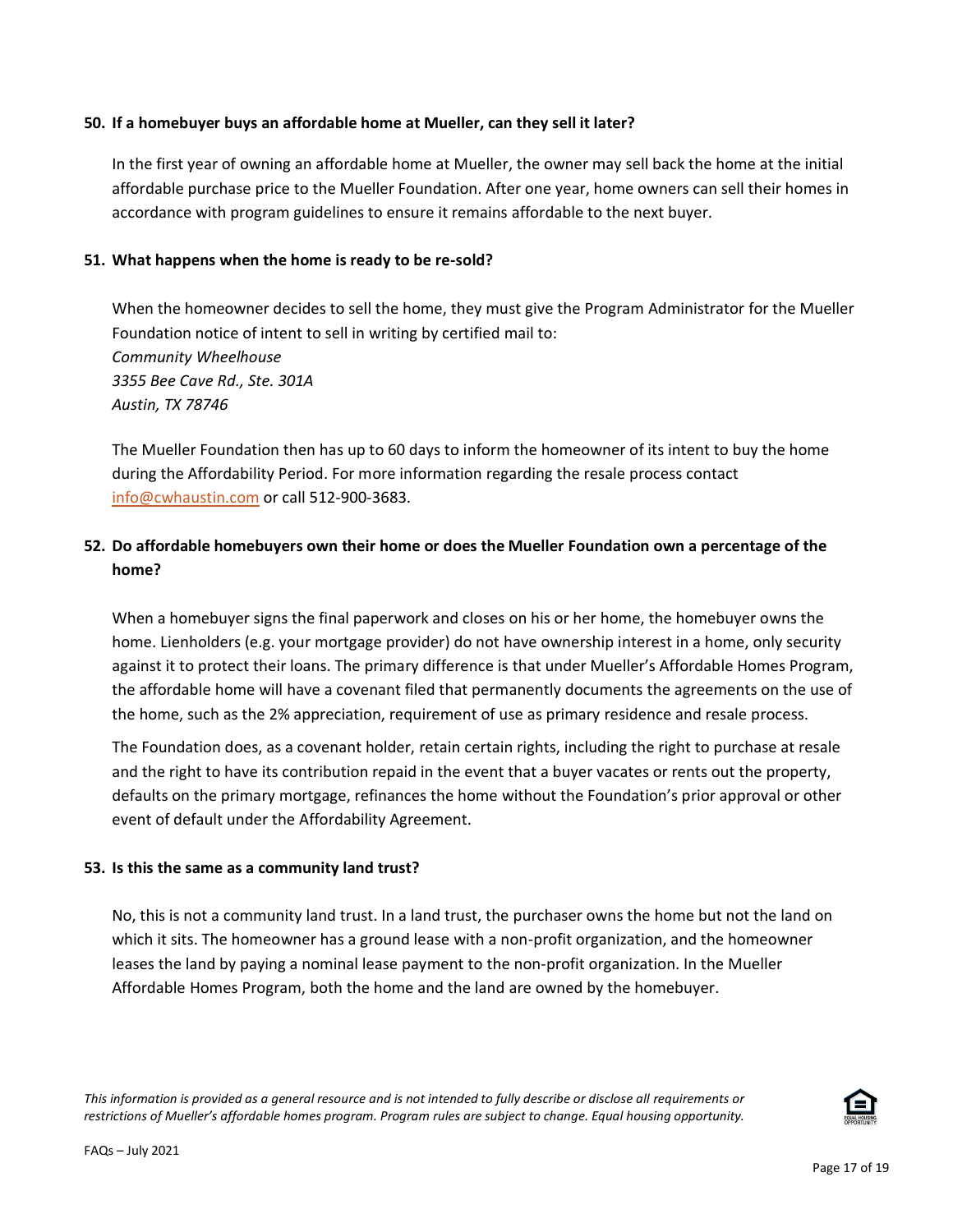### **54. What happens if the home decreases below the value?**

The Mueller Foundation is repaid from net gain on the home at resale. If the value of the home decreases and is less than the affordable purchase price, the Mueller Foundation is not repaid and the owner does not receive the 2% fixed rate of appreciation return.

### **55. If I own my home for 30 years what happens?**

At 30 years the homeowner has the right to terminate the Mueller Foundation affordability agreement. To terminate the agreement, the homeowner will pay the Mueller Foundation the original subsidy amount stated on the covenant and then own the home without affordability restrictions; the value of the home for tax purposes will cease to be protected by the affordability agreement.

### **56. Can the homeowner ever lease his/her property to a third party?**

Affordable Homeowners at Mueller must occupy the home as their primary residence, but may have temporary roommates, or offer their home as a short-term rental for up to 30 consecutive days, in accordance with City of Austin's regulations. The Affordable Owner must comply with the Primary Occupancy rules contained in the Affordability Agreement and resale restrictions.